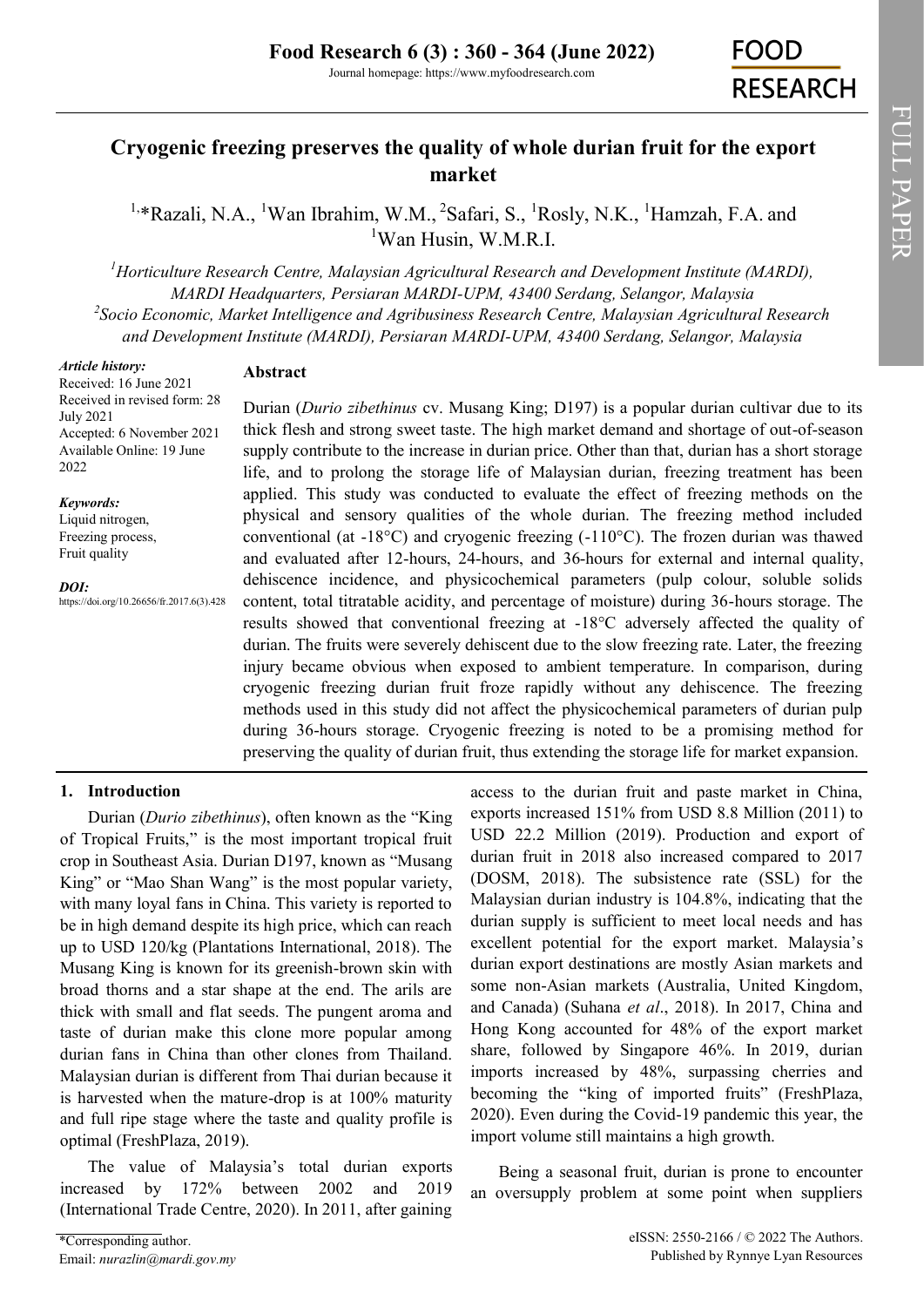simultaneously deliver produce into the market, leading to a lower selling price compared to its production cost (Udomsri, 2011). Since harvesting is conducted at the fully ripe stage, the shelf life of Musang King durian is only three days at an ambient of 30°C and seven days at 10°C which has hampered its exporting potential. Longer shelf life is needed for Musang King durian to be marketed globally and shipped by sea, which generally takes longer but is cheaper than air transport. In order to address this issue, it is necessary to develop technologies that can preserve and prolong this fruit's shelf life.

Freezing is one of the best techniques to maintain the quality of fruits for a prolonged period and make them available throughout the year. Through freezing, durian oversupply during the primary season can be controlled, and the fruits can be marketed off-season. It is generally understood that storage at cold temperatures reduces microorganisms' growth, maintains quality, and extends the shelf life of various food products, including fruits (Heldman, 2006; Fellows, 2009). Rapid freezing using liquid nitrogen provides better quality and improves the internal micro-structure of blueberries (Allan-Wojtas *et al*., 1998). In terms of food safety, frozen fruit is safer because the reduced water activity can inhibit microorganisms' growth during freezer storage (De Ancos *et al*., 2012).

Cryogenic freezing is an alternative method for freezing food using mediums such as nitrogen or carbon dioxide. Liquid nitrogen, at a temperature of -196°C, is a cryogenic liquid that can cause rapid freezing in living tissues. Pressurized liquid nitrogen is sprayed onto the product at high velocity to freeze it immediately. This method removes heat quickly by permeating beyond the product's thermal resistance and producing ice around it which locks in natural flavours, nutrients, and moisture (Linde, 2020). Cryogenic freezing prevents water loss up to ten times more efficient compared to conventional methods of freezing.

This study was conducted to develop a freezing method suitable for whole durian fruit and compare the freezing methods, liquid nitrogen cryogenic and conventional, on the quality and appearance of durian fruits (Musang King) harvested at the full maturity stage. Parameters evaluated were visual appearance, pulp colour, soluble solids content (SSC), total titratable acidity (TTA), and moisture percentage. These parameters were measured three times during 36-hours storage.

#### **2. Materials and methods**

#### *2.1 Sample preparation of durian*

Durian fruits (*Durio zibethinus*) cv. 'Musang King'

used in this study was obtained from a farm in Johor, Malaysia. Naturally ripened durian fruit that had dropped in the morning was collected and transported to a packing house. Injured fruits were sorted out and only good quality fruits were selected for freezing treatments. After the freezing process was completed, all fruits were packed in a corrugated fibreboard (CFB) box and stored in the freezer (-18°C) for 36 hrs.

## *2.2 Freezing methods*

Two different freezing methods were used, namely cryogenic freezing using liquid nitrogen and conventional slow freezing using a walk-in freezer.

## *2.2.1 Liquid Nitrogen Cryogenic Freezing (LNCF) method*

A cryogenic freezer using liquid nitrogen (Cryo Cabinet, Air Liquide, Paris, France) was utilized to freeze the fresh durian at -110°C. The fresh durians were placed inside the cryogenic chamber and after the temperature reached -110°C, which took about 10 mins, they were held for 60 mins. The temperature of the fruit's core and the surrounding air inside the freezer chamber were measured every 30 secs using type K thermocouples.

### *2.2.2 Conventional slow freezing method*

A walk-in freezer (size  $8.4 \text{ m}^2$ ) was used for the conventional freezing of fresh fruits. The fruits were kept in boxes (4 fruits per box). The fruit's core temperature and the temperature inside the freezer were measured every 30 mins using temperature loggers. The freezers' temperature ranged from -17 to -20°C with an average temperature of -18°C.

## *2.3 Thawing processes*

The frozen fruits were removed from the freezers and thawed at room temperature for 3 hrs.

## *2.4 Visual appearance, pulp colour, soluble solids content, total titratable acidity, and moisture percentage*.

On each evaluation day, individual fruit's visual appearance was subjectively rated for a percentage of browning (red lesions) inside the core near the stem end, dehiscence or cracking incidence, and overall appearance and acceptability rating. The durian pulp's surface colour was measured by using a reflectance colourimeter (Minolta Chroma Meter, Model CR200, Osaka, Japan). The soluble solids content (SSC) was determined using a digital refractometer (ATAGO RX‐5000, ATAGO, Japan). The total titratable acidity was determined with an automatic titrator (model 888 Titrando; Metrohm, Switzerland). For total titratable acidity (TTA), 5 mL of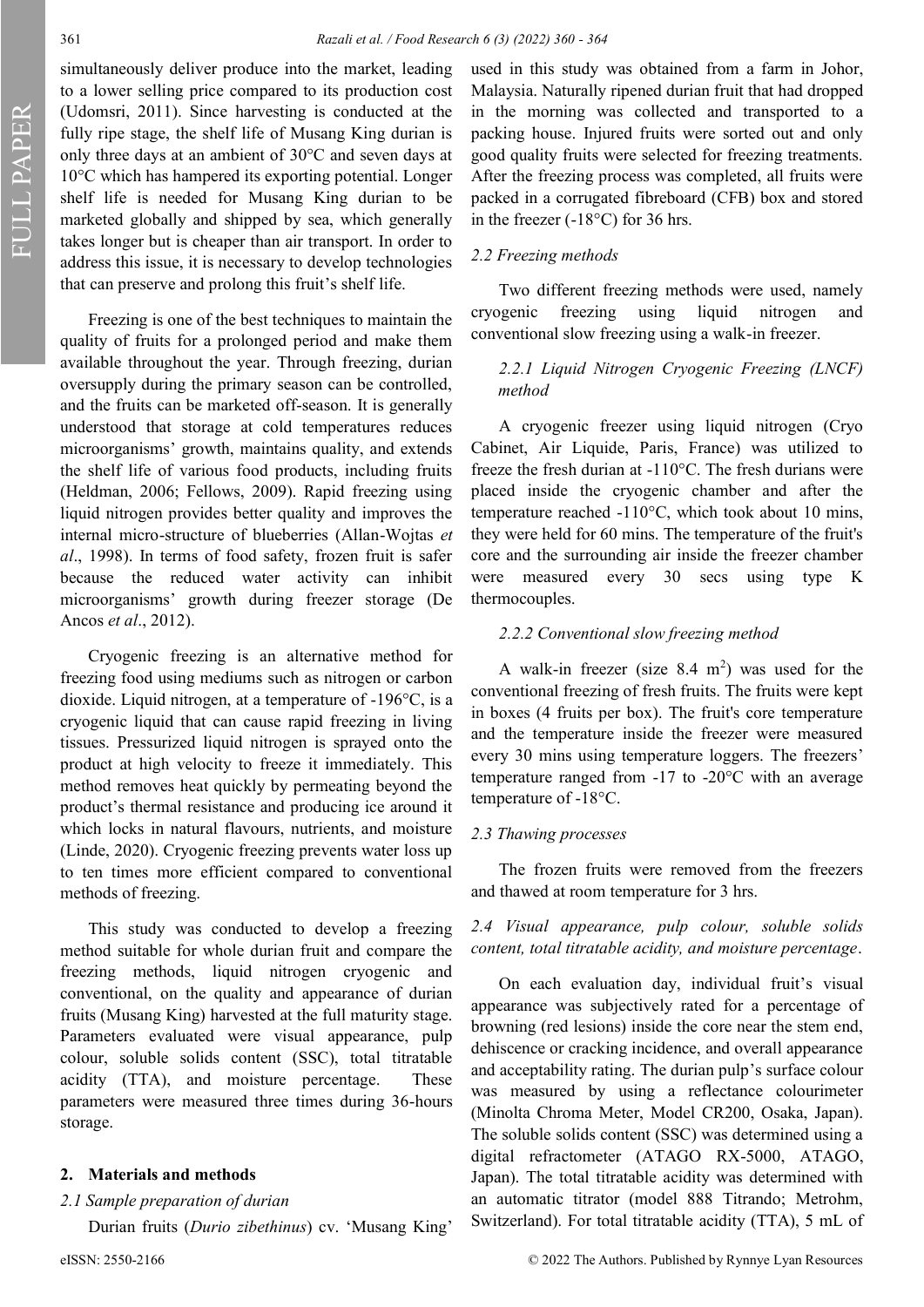juice diluted with 50 mL of water was titrated with 0.1 M NaOH to pH 8.1 and reported as a percentage of malic acid.

#### *2.5 Statistical analysis*

The experimental setup was a completely randomized design and performed for each variable. For this purpose, a one-way ANOVA test was used to evaluate the treatments' effects on each measurement day. The Duncan Multiple Range Test was used for means difference testing. A 95% confidence interval was used for all calculations ( $p \le 0.05$ ). SAS statistical software version 9.4 was used to perform statistical analyses.

## **3. Results and discussion**

The cryogenic freezing technique developed for frozen durian involved freshly dropped fruits and several steps of sanitation treatment. The durian fruits were subjected to cryogenic freezing (-80°C to - 110°C) for at least one hour to ensure the freezing process penetrated the core of the durian fruit (Figure 1).



Figure 1. Liquid Nitrogen Cryogenic Freezing (LNCF) method

## *3.1 Browning (red lesions) area, dehiscence incidence, and overall acceptability*

Freezing injury occurs when there is a reduction of the ambient temperature below that of the tissue's freezing point. The symptoms include water-soaked areas in the tissue, collapse, and even disruption of the epidermis, limp, and flaccid tissues. Secondary symptoms include discolouration (browning) and decay (Brecht *et al*., 2008). As described above, we observed freezing injury symptoms as discolouration (red lesions) along the suture (core) at the centre of the fruit (Figure 2). This red lesion symptom has also been observed when the fresh durian was stored at a low temperature beyond the optimum cold storage temperature of 7°C as stated in a report by Razali (2020).

eISSN: 2550-2166 © 2022 The Authors. Published by Rynnye Lyan Resources During 24-hours storage at -18°C, conventional

frozen fruits developed red lesions area at the core near the stem end (Table 1). After 36-hours of storage and transfer to ambient temperature, the incidence of red lesions increased. No red lesions were observed in cryogenically frozen fruit even after 36-hours of storage and thawing at ambient temperature. The lack of observable red lesions in cryogenically frozen fruit could be due to a decrease in the injurious effects of crystallization and recrystallization on the microstructure of fruit tissues during such a quick-freezing method. The rate of freezing influences the size of the ice crystals that are formed (Sun and Li, 2003). During fast freezing, smaller ice crystals are formed causing less damage to [cell membranes.](about:blank) Damage to the cell membrane is usually connected to enzyme activity that contributes to tissue discolouration. Alhamdan (2018) reported a significant role of the freezing rate in maintaining frozen fruits' enzyme activity.



Figure 2. Red lesions located internally near the stem end of the durian fruit

Table 1. Effect of different freezing methods on browning (red lesions) area, dehiscence incidence, and overall acceptability rating (score 1-5) for mature-drop frozen durian during the 36-hours storage.

| Characteristics                     | Hour | Cryogenic<br>Freezing | Conventional<br>Freezing |  |
|-------------------------------------|------|-----------------------|--------------------------|--|
|                                     |      |                       |                          |  |
| Browning/red<br>lesions             | 12   |                       |                          |  |
|                                     | 24   |                       |                          |  |
|                                     | 36   |                       | $^{++}$                  |  |
| Dehiscence<br>incidence             |      |                       |                          |  |
|                                     | 12   |                       |                          |  |
|                                     | 24   |                       | $^{++}$                  |  |
|                                     | 36   |                       | $^{+++}$                 |  |
| Overall<br>acceptability<br>ratings |      | 5                     | 5                        |  |
|                                     | 12   |                       | 4.1                      |  |
|                                     | 24   |                       | 3.3                      |  |
|                                     | 36   |                       | 2.4                      |  |

-: no trace, +: slightly affected, ++: moderately affected, +++: badly affected

Husk dehiscence is a primary problem limiting the storage life of durian (Khurnpoon *et al.*, 2008). Table 1 shows that some conventional frozen durians began to dehisce after 12-hours of storage. Half of the conventional frozen durian samples dehisced after 24 hours, and after 36-hours all conventional frozen samples had dehisced. Throughout the 36-hours of storage, none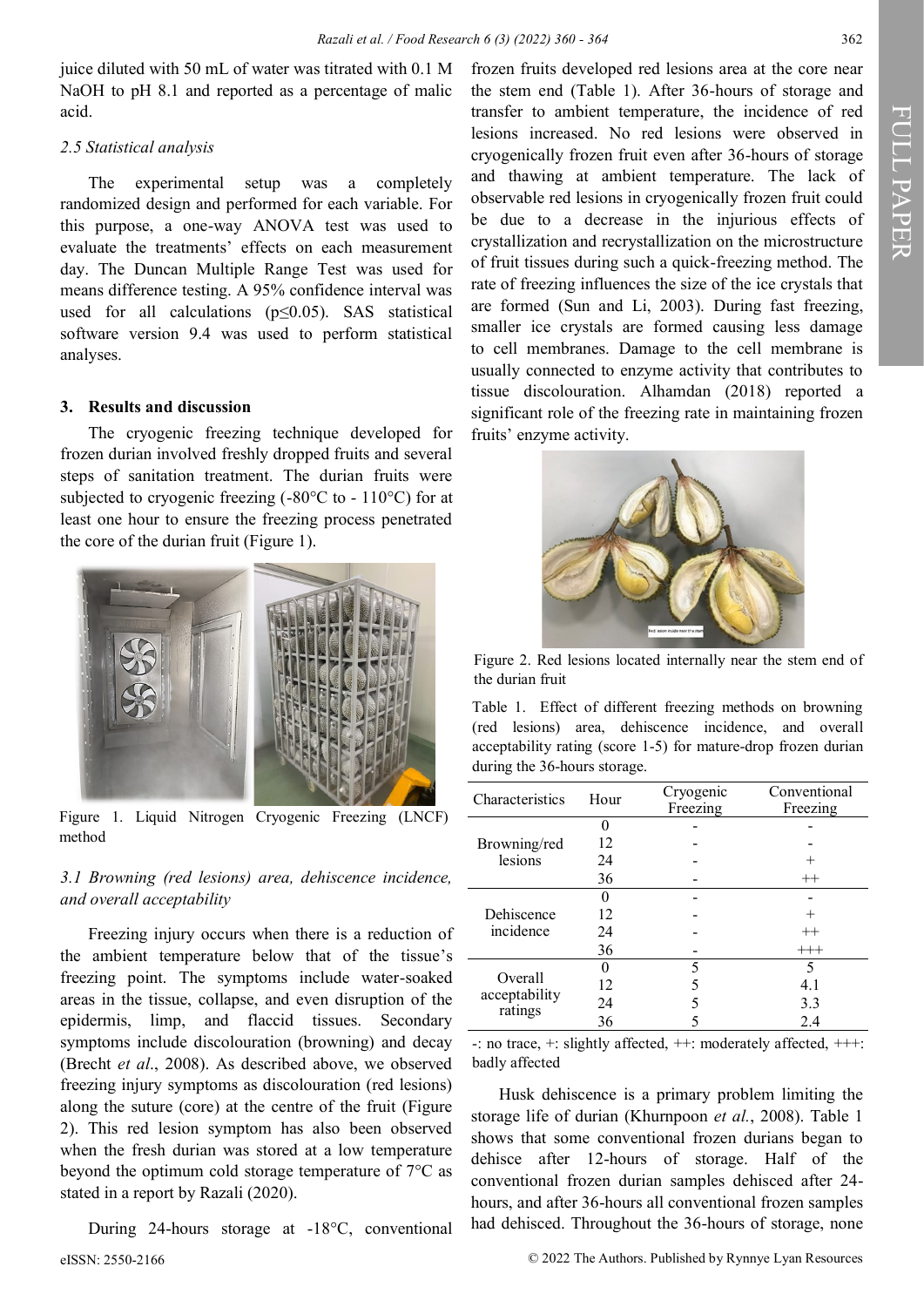of the cryogenically frozen samples developed cracking. This data shows that cryogenic freezing is a more suitable freezing method that maintains durian quality. Liquid nitrogen is a cryogenic fluid that can cause rapid freezing on contact with living tissue. When pressurised liquid nitrogen is sprayed onto the product at high velocity it freezes immediately and limits water loss. According to Sriyook (1994), water loss is one of the main factors that cause the durian fruit to dehisce. Water loss causes the husk to shrink causing the carpels to separate from each other along the suture in the middle of each locule. Many studies have confirmed the close relationship between quick freezing and high-quality frozen products resulting in increased shelf life and preservation of initial quality (Sanz *et al.*, 1999; Zhang *et al.*, 2004; Alhamdan *et al.*, 2018).

After 36-hours of storage, cryogenically frozen durian scored excellent for overall acceptability compared to conventional frozen durian, which scored poor (Figure 3). The fruit that underwent conventional freezing was rated as poor due to red lesion development and a high rate of cracking. These results show that the cryogenic freezing method is preferable compared to the



conventional freezing during 36-hours storage at -18°C.

conventional freezing method since the durian fruits maintained an acceptable appearance and quality.

# *3.2 Pulp colour, soluble solids content, total titratable acidity and moisture percentage.*

The durian from both freezing methods maintained its quality with only slight variations in pulp colour and chemical results (Table 2). The golden‐yellow colour of 'Musang King' durian was retained throughout the storage period, the L value, chroma, and hue° were 78.51, 58.26, and 89.21° respectively.

There was no significant difference  $(p<0.05)$ between the two freezing methods for soluble solids content, total titratable acidity, and moisture percentage. The SSC (40.88%), TTA (0.13%), and moisture loss (81.25%) remained unchanged during storage. Therefore, the freezing method does not affect the chemical parameters of frozen durian.

#### **4. Conclusion**

In this study, the freezing method greatly influenced the quality of the durian fruits. Cryogenic freezing prevented durian fruit from dehiscing compared to conventional freezing. This method potentially locks in natural flavours, nutrients, and moisture, providing excellent quality which cannot be achieved with conventional freezers. Additionally, frozen durian should be treated as a frozen product and kept at -18°C during transport and on the retail shelves. If the cold chain is been interrupted, the quality of frozen durian will deteriorate and will not be safe to be eaten.

## **Conflict of Interest**

The authors declare no conflict of interest.

#### **Acknowledgement**

This work was supported by the Rancangan Malaysia Ke-11 Projek Pembangunan [grant numbers P21003004050001]. The authors would like to acknowledge their deepest thanks to Top Fruits Sdn Bhd, MARDI and the team members to give generous support to this research.

## **References**

Alhamdan, A., Hassan, B., Alkahtani, H., Abdelkarim, Figure 3. The appearance of durian after cryogenic and The Theorem B. M. (2018). Cryogenic freezing of

Table 2. Mean values of pulp colour, total soluble solids, total titratable acidity, and moisture loss of frozen durian.

|                | *                | ∩*         | $h^{\circ}$      | Total soluble solids<br>(9/0) | Total titratable acidity Moisture percentage<br>$\frac{(0)}{0}$ | $\frac{1}{2}$    |
|----------------|------------------|------------|------------------|-------------------------------|-----------------------------------------------------------------|------------------|
| Mean           | $78.51 \pm 1.49$ | 58.26±3.69 | $89.21 \pm 1.55$ | $40.88 \pm 2.67$              | $0.13 \pm 0.03$                                                 | $81.25 \pm 1.33$ |
| No. of samples | 24               |            | 24               | 24                            |                                                                 | 24               |

eISSN: 2550-2166 © 2022 The Authors. Published by Rynnye Lyan Resources